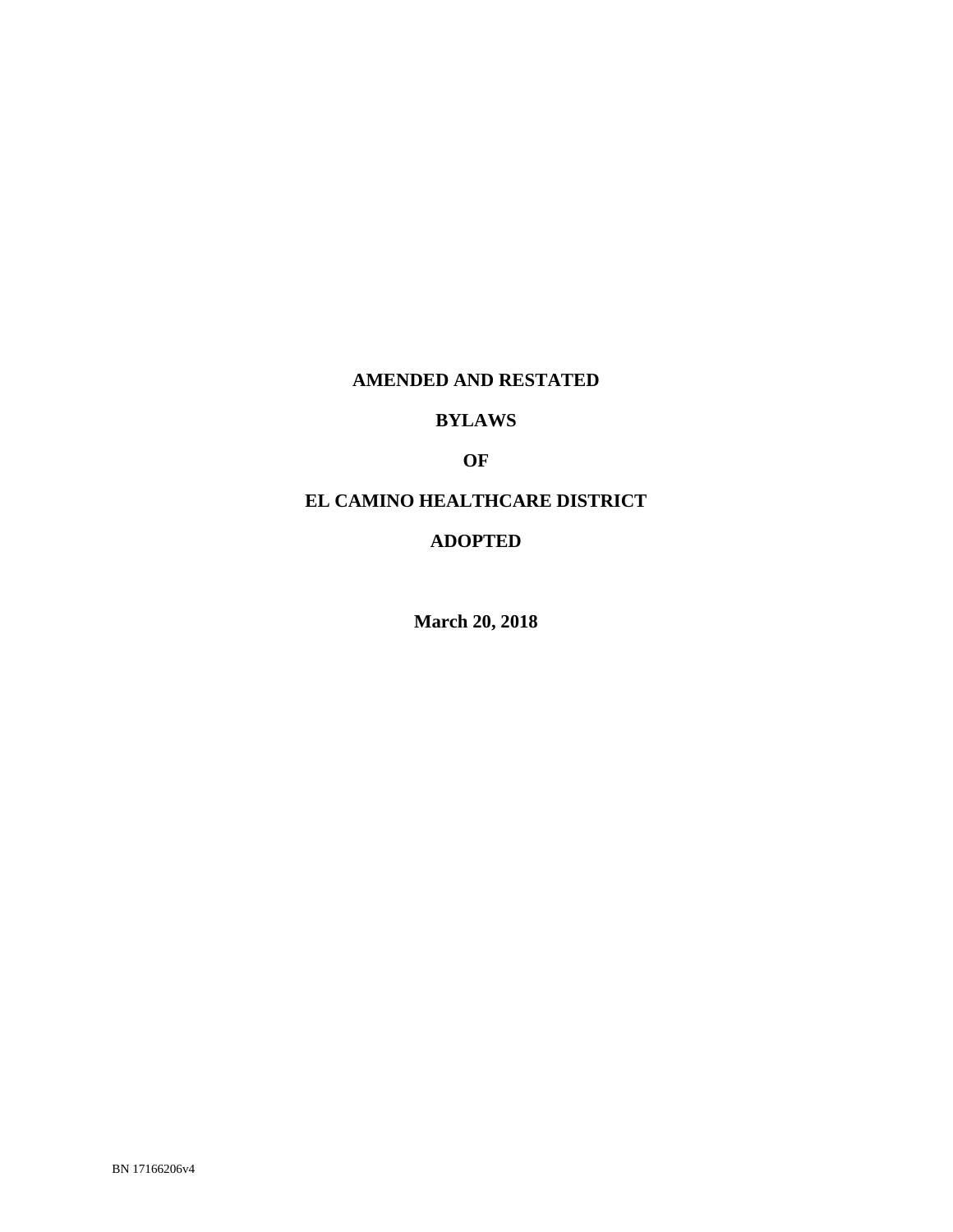## **Table of Contents**

| Section 1 |                                                               |  |
|-----------|---------------------------------------------------------------|--|
|           |                                                               |  |
|           |                                                               |  |
|           |                                                               |  |
|           |                                                               |  |
|           |                                                               |  |
|           |                                                               |  |
|           | Section 1 NUMBER OF DISTRICT DIRECTORS AND QUALIFICATIONS  2  |  |
|           |                                                               |  |
|           |                                                               |  |
|           |                                                               |  |
|           |                                                               |  |
|           |                                                               |  |
|           |                                                               |  |
|           |                                                               |  |
|           |                                                               |  |
|           |                                                               |  |
| Section 3 |                                                               |  |
| Section 4 |                                                               |  |
|           |                                                               |  |
|           |                                                               |  |
|           |                                                               |  |
|           |                                                               |  |
|           |                                                               |  |
|           |                                                               |  |
|           |                                                               |  |
|           |                                                               |  |
|           | ARTICLE X MAINTENANCE AND INSPECTION OF REPORTS AND RECORDS 6 |  |
|           |                                                               |  |

Page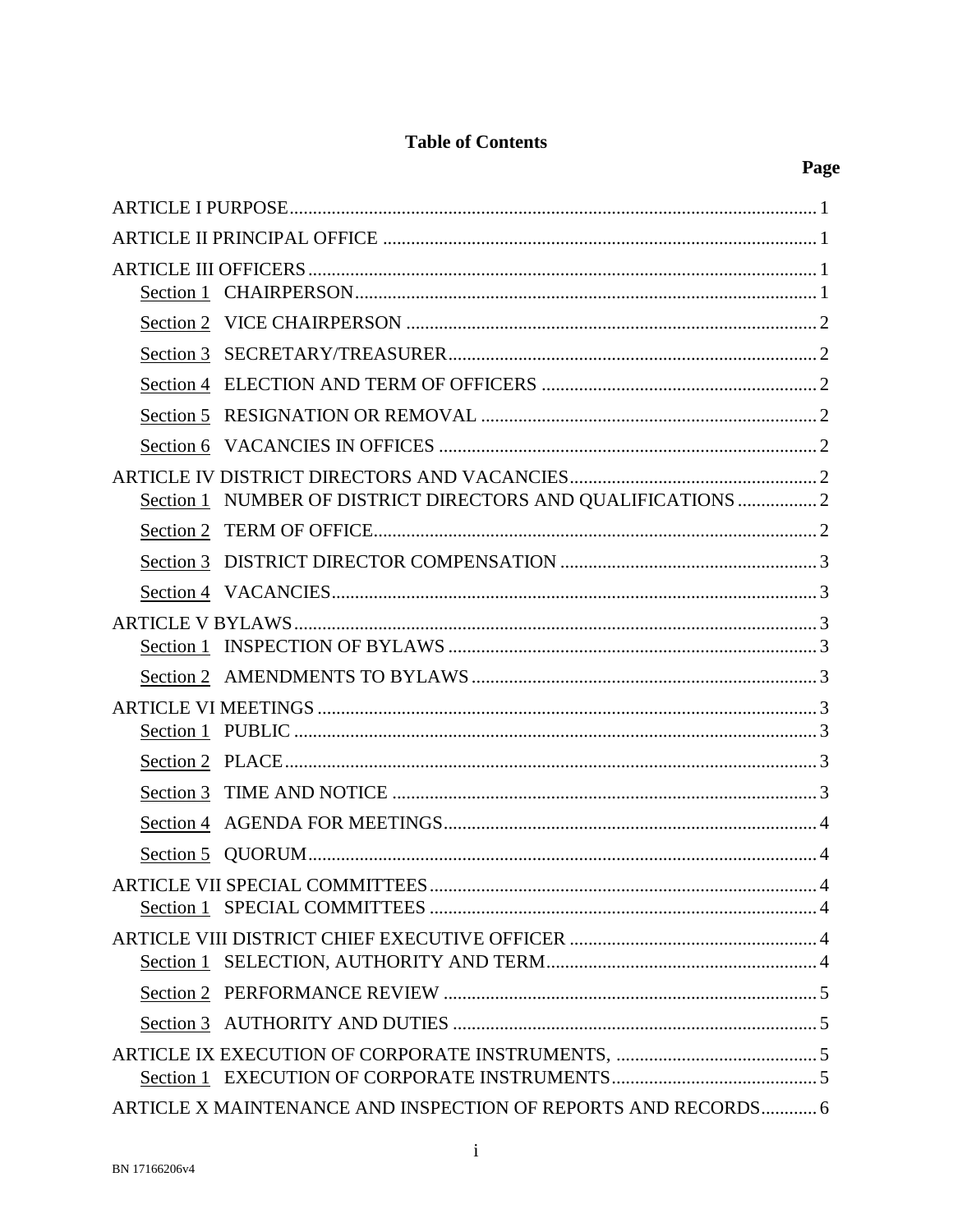### **AMENDED AND RESTATED BYLAWS of EL CAMINO HEALTHCARE DISTRICT Santa Clara County, California**

#### **PREAMBLE**

These Bylaws are adopted by the Board of Directors (the "District Board") of the El Camino Healthcare District (the "District"), pursuant to Section 32104 of the Health and Safety Code of the State of California, for the purpose of establishing such rules and regulations, not inconsistent with law, as, in the opinion of the District Board, are necessary for the exercise of the powers conferred and the performance of the duties imposed upon it by the Local Health Care District Law and related statutes. In the event of any conflict between these Bylaws and the Local Health Care District Law, the latter shall prevail.

#### **ARTICLE I PURPOSE**

The purpose of the District shall be to establish, maintain and operate, or provide assistance in the operation of one or more health facilities (as that term is defined in the California Health and Safety Code Section 1250) or health services at any location within or without the territorial limits of the District, for the benefit of the District and the people served by the District, and to do any and all other acts and things necessary to carry out the provisions of the District's Bylaws and the Local Health Care District Law.

### **ARTICLE II PRINCIPAL OFFICE**

The principal office for the transaction of the business of the District and for the preservation of District records is hereby fixed and located at 2500 Grant Road, Mountain View, California 94040.

#### **ARTICLE III OFFICERS**

Section 1 CHAIRPERSON. The Chairperson shall conduct all District Board meetings, regularly lead the evaluation of the role and performance of the chairperson of the Board of Directors of El Camino Hospital, and the performance of the Board of Directors of El Camino Hospital in carrying out the purpose and mission of the District, and lead the evaluation annually of the performance of the District Chief Executive Officer and District Chief Financial Officer in each case in collaboration with the District Board. The Chairperson shall coordinate an annual self-evaluation of the District Board's performance, assure the orientation of new District Directors, perform all other executive functions required by the District Board and consult with the District Directors regarding each of the foregoing evaluations and executive functions performed by the Chairperson.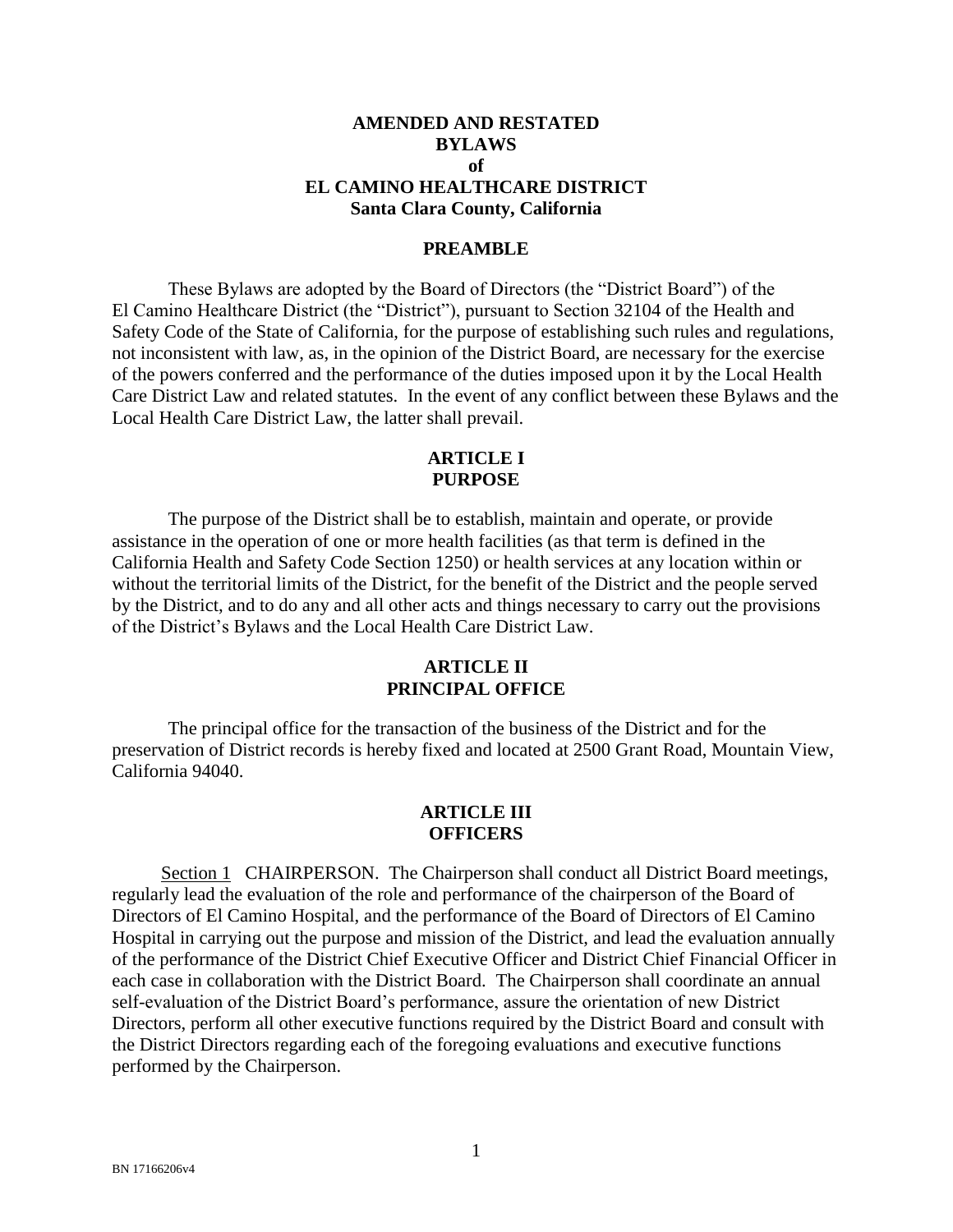Section 2 VICE CHAIRPERSON. The Vice Chairperson may assume and perform the duties of the Chairperson in the absence or disability of the Chairperson or whenever the office of the Chairperson of the District Board is vacant. The Vice Chairperson shall have such titles, perform such other duties, and have such other powers as the District Board or the Chairperson shall designate from time to time.

Section 3 SECRETARY/TREASURER. The Secretary/Treasurer shall (i) ensure that the CEO has assigned staff to keep the minutes of all meetings of the District Board, send or cause to be sent appropriate notices and agendas for all meetings of the District Board, and act as custodian of all records and reports, (ii) attest in writing to the minutes of all District Board meetings and to the Resolutions of the District Board, (iii) ensure that the CEO has assigned staff to keep correct and accurate accounts of the property and financial records and transactions of the District, (iv) shall in general supervise or perform all duties incident to the office of Treasurer and (v) have such other powers and perform such other duties as may be prescribed by the District Board, the Chairperson or by these Bylaws.

Section 4 ELECTION AND TERM OF OFFICERS. Before July 1<sup>st</sup> of every oddnumbered year, the District Board shall elect officers from the District Directors then in office. The officers shall be elected by a majority vote of the District Directors. The District Board shall elect officers to serve for a term of two (2) years. Each officer shall hold office for such two (2) year term or until his or her successor is elected and qualified.

Section 5 RESIGNATION OR REMOVAL. Any officer may resign at any time. Any officer may be removed by the majority vote of the District Directors then in office (other than the officer himself or herself) at any regular or special meeting of the District Board.

Section 6 VACANCIES IN OFFICES. Any vacancy which shall occur in the offices shall be filled in the following manner:

(a) The Chairperson of the District Board may appoint persons from the District Board to fill such vacancy until his or her successor is elected and qualified. Said appointment shall be subject to confirmation by the District Board.

(b) In the event a vacancy occurs in the office of the Chairperson, the Vice Chairperson shall automatically succeed to the office of the Chairperson for the remainder of the former Chairperson's term of office.

## **ARTICLE IV DISTRICT DIRECTORS AND VACANCIES**

Section 1 NUMBER OF DISTRICT DIRECTORS AND QUALIFICATIONS. The District Board shall consist of five (5) directors ("District Directors"). Each District Director shall be a registered voter who is a resident of the District.

Section 2 TERM OF OFFICE. Each District Director shall serve for a term of four (4) years, unless (a) such term is sooner terminated by such District Director's death, resignation or removal, or (b) a District Director is appointed or elected to fill an unexpired term.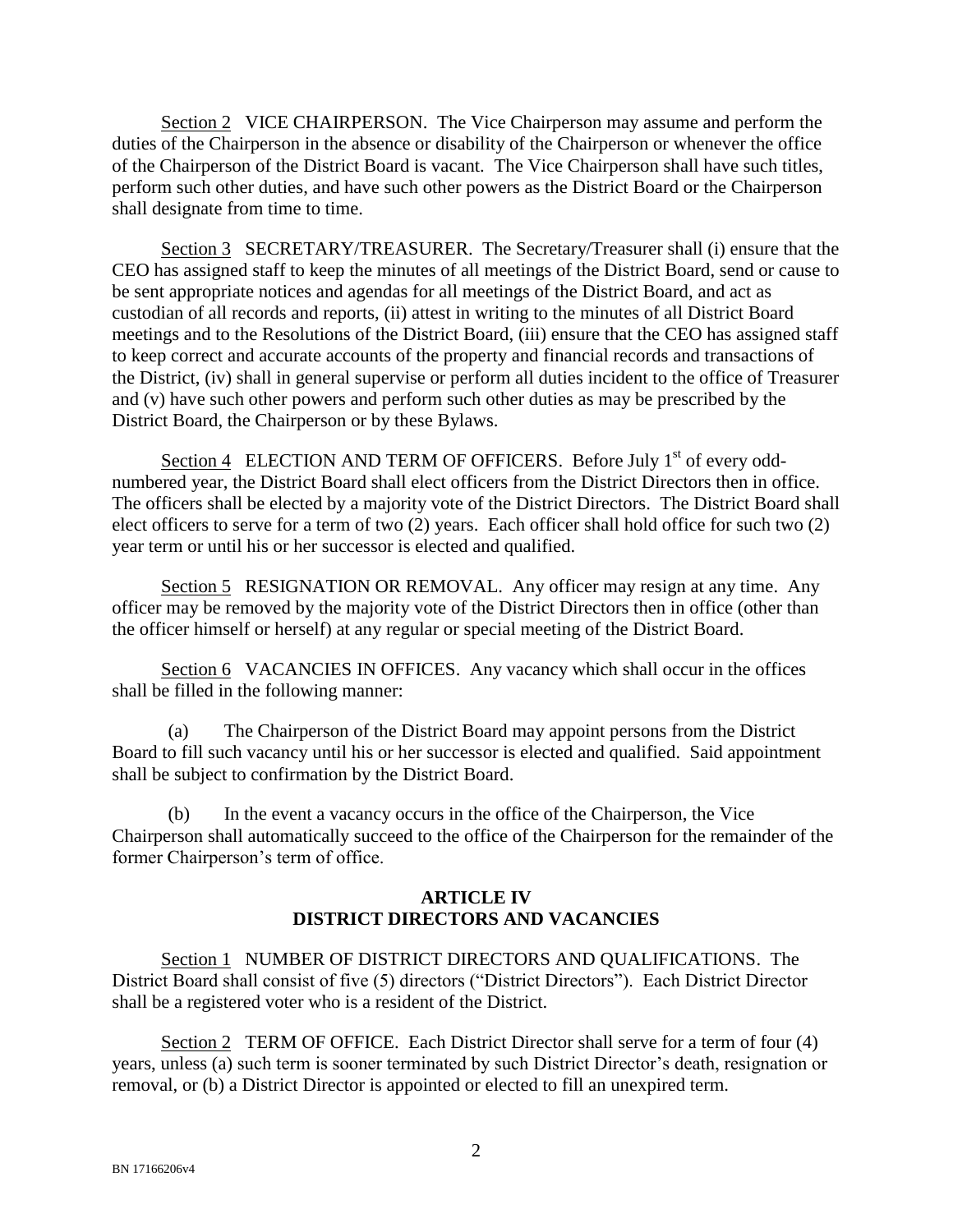Section 3 DISTRICT DIRECTOR COMPENSATION. District Directors shall serve with compensation to the extent permitted by applicable law and in accordance with any policy adopted by the District Board. Each District Director shall be allowed reimbursement of his or her actual necessary travel and incidental expenses incurred in the performance of official business of the District in accordance with any policy approved by the District Board.

Section 4 VACANCIES. The vacancy of a District Director position on the District Board shall be filled in accordance with applicable law, including as applicable, the California Health and Safety Code Section 32100 *et seq*., Elections Code Section 1000 *et seq.*, and Government Code Section 1780 *et seq*., as amended. The procedure for filling a vacancy occurring on the District Board shall be according to District policy for filling such vacancy. The District policy shall include procedures for notification of the public of the vacancy, in accordance with applicable law, establishing deadlines for receipt of applications from persons interested in filling the vacancy, and setting interviews of qualified persons by the District Board.

## **ARTICLE V BYLAWS**

Section 1 INSPECTION OF BYLAWS. The Bylaws shall be kept at the principal office of the District and shall be open to public inspection.

Section 2 AMENDMENTS TO BYLAWS. Any provisions of the Bylaws may be amended by a vote of the majority of the entire District Board.

## **ARTICLE VI MEETINGS**

Section 1 PUBLIC. All meetings of the District Board shall be open to the public except that meetings of the District Board may be closed to the public by the District Board if allowed by California law.

Section 2 PLACE. All meetings of the District Board shall be called at any location within the District, unless otherwise permitted by applicable law. Meetings of the District Board may be called outside the District only as allowed by applicable law.

Section 3 TIME AND NOTICE.

(a) Regular Meetings. Regular meetings of the District Board shall be held without call on the date and at the time and place established, from time-to-time, by resolution of the District Board. The District Board may establish the date, time, and place of one (1) or more regular meetings in any such resolution.

(b) Special Meetings. Special meetings of the District Board may be held, provided that such meetings comply with all requirements established by California law.

(c) Emergency Meetings. Emergency Meetings of the District Board may be held when permitted and with such notice as mandated by law.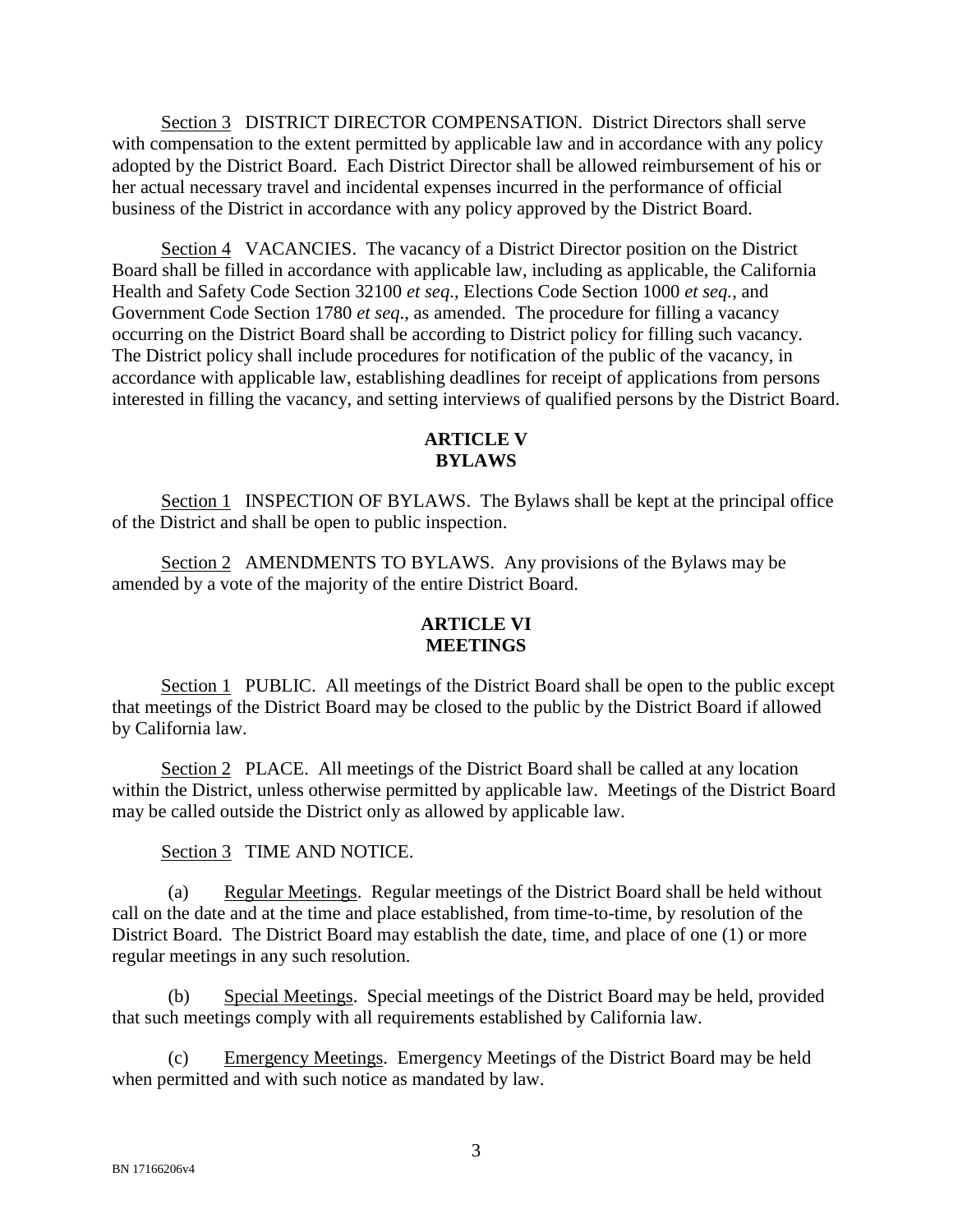Section 4 AGENDA FOR MEETINGS. The order of business at the meetings of the District Board shall follow the agenda for the meeting, provided, however, that the order of business may be varied in the Chairperson's discretion. The agenda for District Board meetings shall be developed by the Chairperson with the District Chief Executive Officer acting as staff to the Chairperson for this purpose. Any District Director may request that a matter be added to a future District Board meeting agenda. If such a proposal is made between District Board meetings, the District Director shall communicate the substance of the proposed item to the Chairperson and the District Chief Executive Officer with sufficient detail so such item may be properly added to the agenda for a District Board meeting. Such item shall be added to the District Board agenda for the next meeting of the District Board for which there is sufficient time to fully comply with all notice and agenda posting requirements applicable to the District. Any such item so added to the District Board agenda may be removed from the District Board agenda by a motion made by any District Director at such meeting if such motion is approved by the District Board. If a District Director proposes that an item be added to the District Board agenda for a future District Board meeting during a District Board meeting, then such item shall be added to the District Board agenda unless the District Board adopts a resolution directing that such item not be added to the agenda.

Section 5 QUORUM. Three (3) District Directors shall constitute a quorum.

### **ARTICLE VII SPECIAL COMMITTEES**

Section 1 SPECIAL COMMITTEES. Special committees shall be created as the need may arise. The chairperson of the committee must be a District Director appointed by the Chairperson of the District Board, and all committees shall include up to (2) District Directors. All members of the committees, other than the chairperson of the committee, are subject to approval by the District Board. Fifty percent (50%) attendance shall represent a quorum. Written minutes of all meetings shall be kept. All special committees shall be advisory to the District Board unless otherwise specified by the District Board.

### **ARTICLE VIII DISTRICT CHIEF EXECUTIVE OFFICER**

Section 1 SELECTION, AUTHORITY AND TERM. The District Board (a) may select and employ a competent, experienced District Chief Executive Officer or (b) may enter into a management services agreement or other similar agreement for services under which a District Chief Executive Officer may be provided. Such District Chief Executive Officer shall be the District Board's direct executive representative in the management of the District. The District Chief Executive Officer shall be given the necessary authority and held responsible for the administration of the District in all its activities and departments subject only to such policies as may be adopted, and such orders as may be issued by the District Board or by any of its committees to which it has delegated power for such action. He or she shall act as the "duly authorized representative" of the District Board in all matters in which the District Board has not formally designated some other person for that specific purpose. However, nothing in this section is to be construed as depriving or delegating from the District Board to the District Chief Executive Officer any of the powers and duties imposed upon the District Board by the Local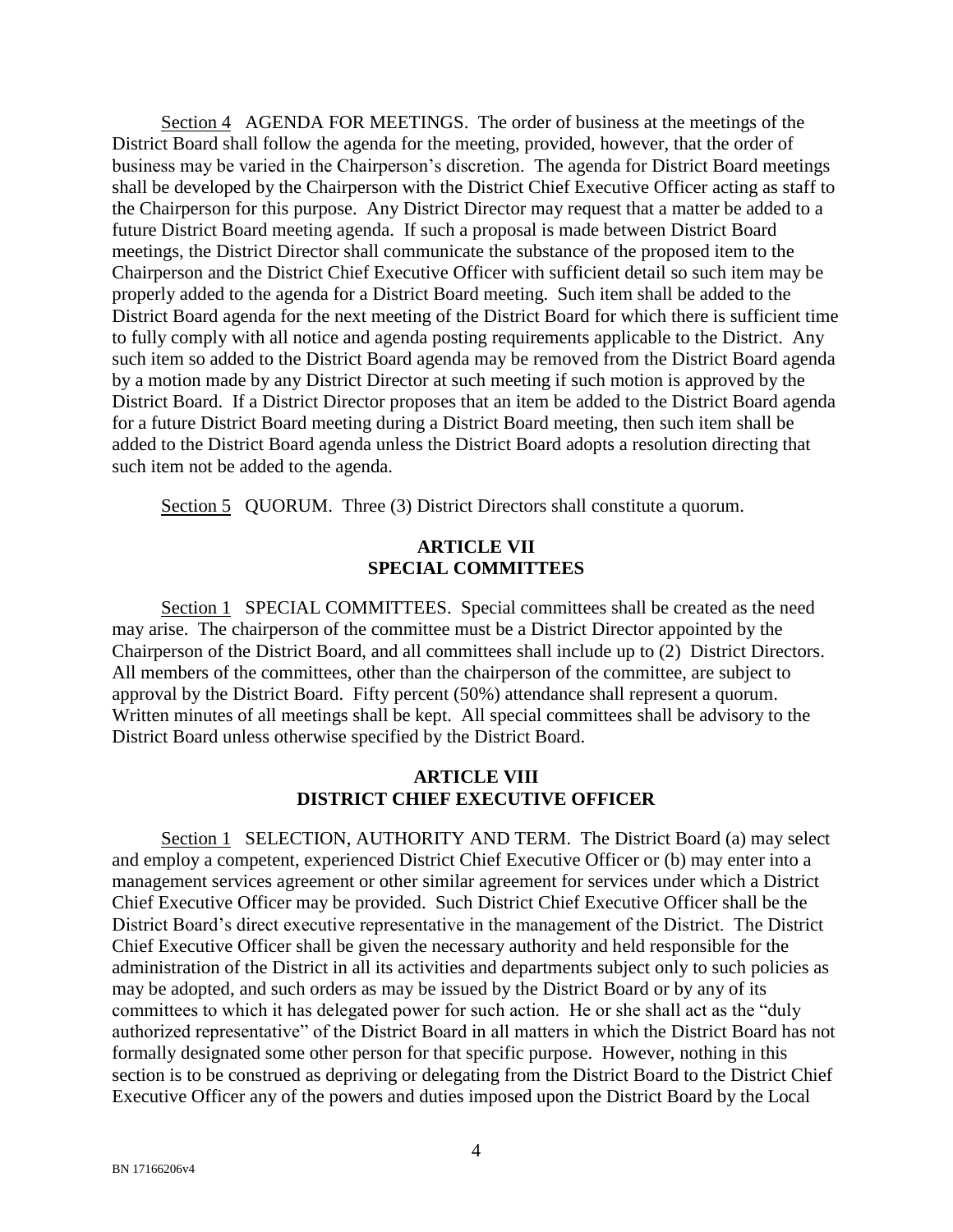Health Care District Law, Division 23, or Chapter 1 of the Health and Safety Code of the State of California, or related statutes. The District Chief Executive Officer shall hold office from the date of engagement until the end of his or her term in office or sooner at the sole discretion of the District Board, subject to any employment or other agreement approved by the District Board.

Section 2 PERFORMANCE REVIEW. The District Board shall regularly review the performance of the District Chief Executive Officer and (a) if directly employed, provide counseling in areas where improvement is needed or (b) if provided under a management contract, then provide the evaluation to the other party to such contract.

Section 3 AUTHORITY AND DUTIES. The authority and duties of the District Chief Executive Officer shall be as follows:

(a) To prepare an annual budget showing the expected receipts and expenditures of the District as required by the District Board.

(b) To select, engage, employ, manage and discharge all employees serving in positions as authorized by the District Board or those providing services pursuant to a management services agreement approved by the District Board.

(c) To attend all meetings of the District Board and, if appropriate, District Board Committees.

(d) To submit regularly to the District Board or its authorized committees, periodic reports showing the professional service and financial activities of the District and to prepare and submit such special reports as may be required by the District Board and/or its functioning committees.

(e) To serve as the liaison officer and channel of communications for all official communications between the District Board or any of its committees, and its adjunct organizations.

(f) To perform any other duty that may be necessary in the best interest of the District.

## **ARTICLE IX EXECUTION OF CORPORATE INSTRUMENTS, AND VOTING OF STOCKS AND MEMBERSHIPS HELD BY THE DISTRICT**

Section 1 EXECUTION OF CORPORATE INSTRUMENTS. The District Board may, in its discretion, determine the method and designate the signatory officer or officers or other person or persons, to execute any corporate instrument or document, or to sign the corporate name without limitation, except when otherwise provided by law, and such execution or signature shall be binding upon the District.

Unless otherwise specifically determined by the District Board or otherwise required by law, formal contracts of the District, promissory notes, deeds of trust, mortgages and other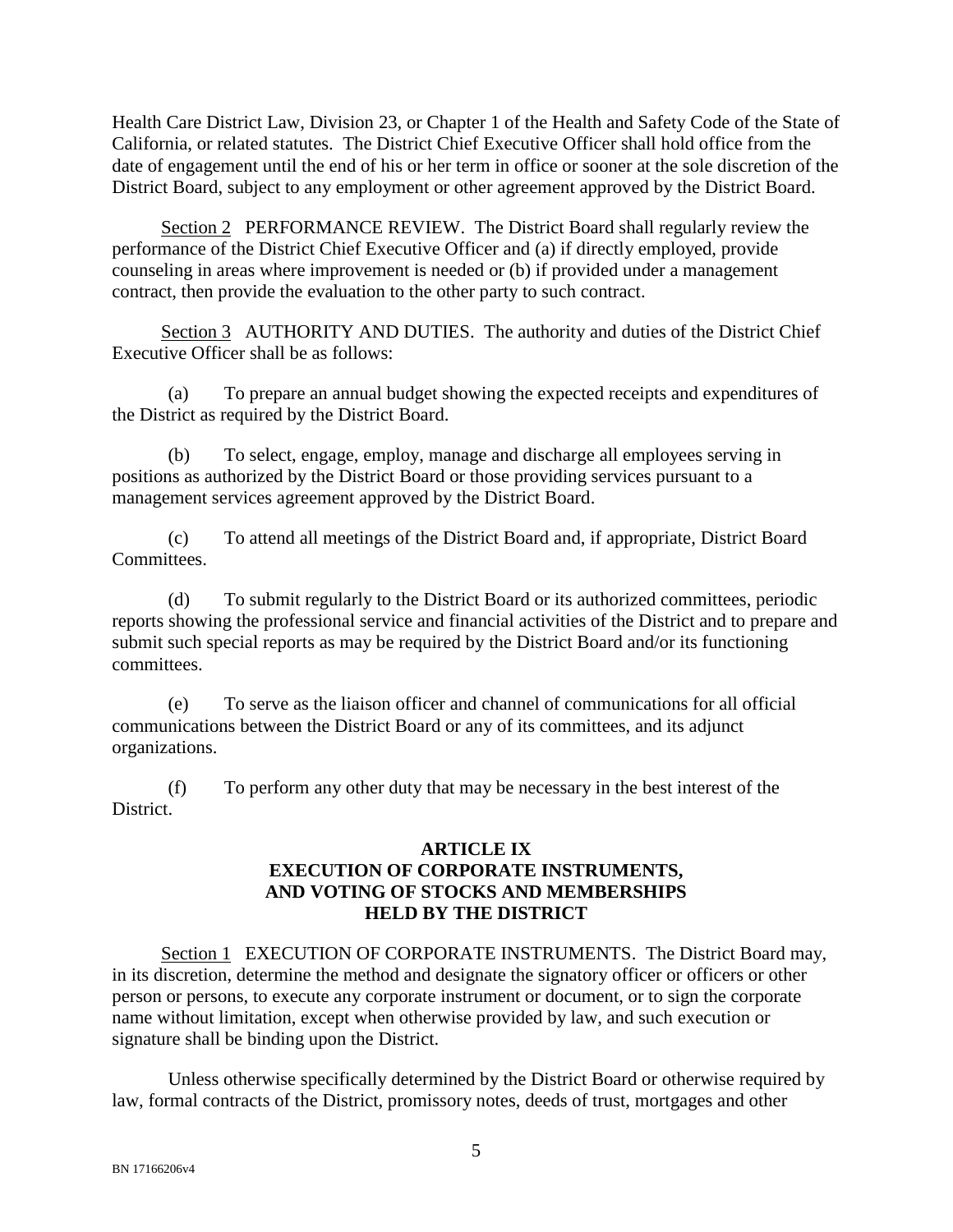evidences of indebtedness of the District, and other corporate instruments or documents, and certificates of shares of stock owned by the District, shall be executed, signed, or endorsed by the Chairperson.

All checks and drafts drawn on banks or other depositories on funds to the credit of the District, or in special accounts of the District, shall be signed by such person or persons as the District Board shall authorize to do so.

Section 2 VOTING OF STOCKS OWNED BY DISTRICT. All stock of other corporations or memberships in other corporations owned or held by the District for itself, or for other parties in any capacity, shall be voted, and all proxies with respect to such stock or memberships shall be executed, by the person authorized to do so by resolution of the District Board, or in the absence of such authorization, by the Chairperson of the District Board, or Vice Chairperson or by any other person authorized to do so by the Chairperson or the Vice Chairperson of the District Board.

### **ARTICLE X MAINTENANCE AND INSPECTION OF REPORTS AND RECORDS**

The District shall keep at its principal office the original or a copy of its charter and these Bylaws as amended from time to time. Each District Director shall have the absolute right at any reasonably time to inspect all books, records, and documents of every kind and the physical properties of the District. This inspection by a District Director may be made in person or by the agent or attorney. The right of inspection includes the right to copy and make abstract of documents.